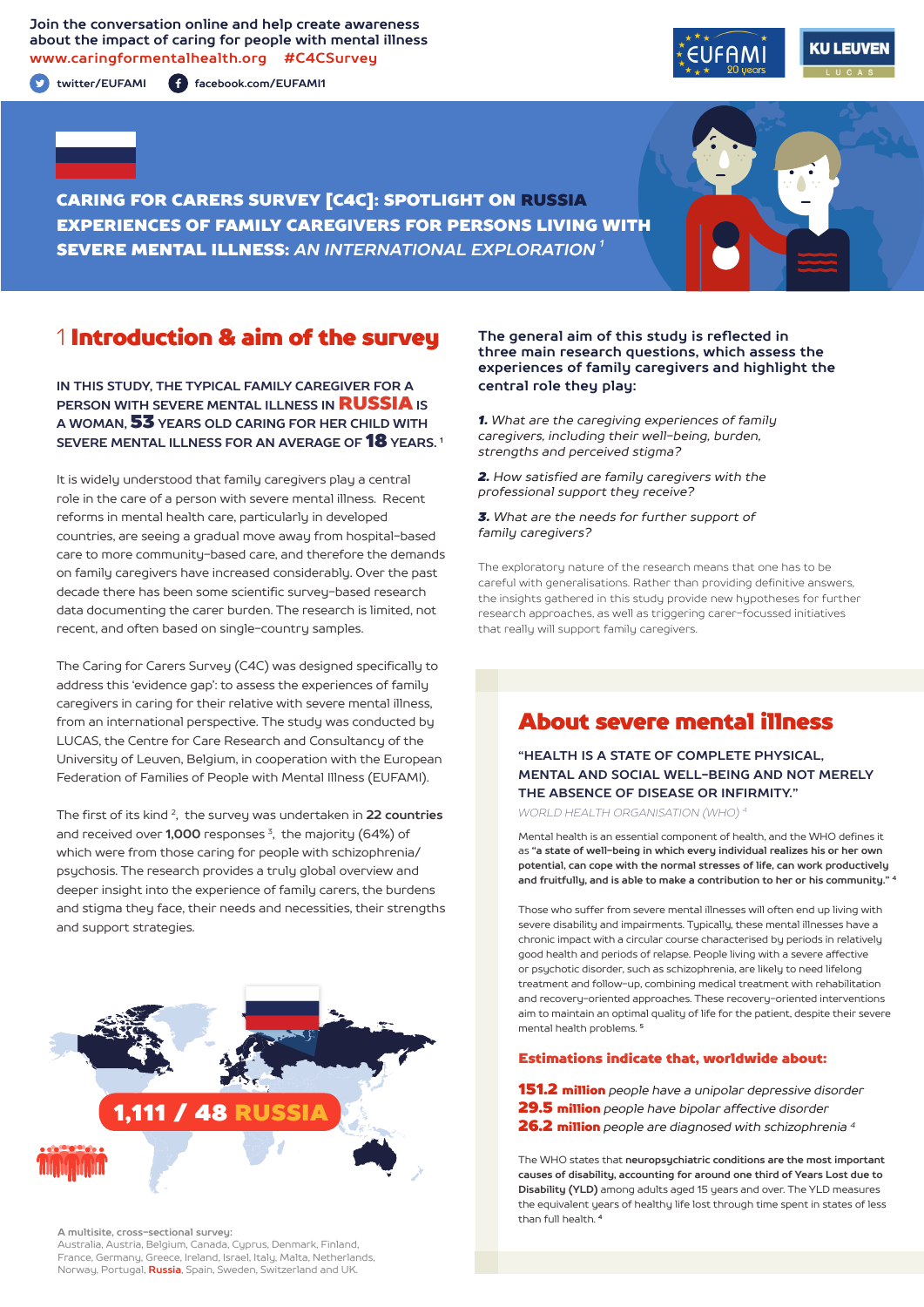## 2 The value of caregivers

"CARERS FOR PEOPLE AFFECTED BY SCHIZOPHRENIA OFTEN FEEL UNDERVALUED. DURING EARLY PSYCHOSIS, INTERVENTIONS AIMED AT THE FAMILY CAN FACILITATE PATIENT IDENTIFICATION, IMPROVE THE EMOTIONAL WELL-BEING OF FAMILY MEMBERS AND SUPPORT CARERS IN THEIR UNQUESTIONABLY IMPORTANT ROLE IN PROMOTING REMISSION AND RECOVERY." *EUFAMI 6*

Traditionally, people living with a severe mental illness require intensive treatment and, in many countries, may **reside in specialised hospitals. However, in between periods of relapse, most people with severe mental illness such as schizophrenia or depression live in the community and are cared for by their relatives.** Thus, both in practice, policy and research, there is growing attention to the needs of family caregivers.

**In practice** - The majority of the family caregivers in **Russia** who took part in the survey live with the patient. However, the report reveals that living with the patient or not does not necessarily reduce the burden of the caregiving role.<sup>1</sup>

### **INTERNATIONALLY,** 4 OUT OF 10 **PEOPLE CARED FOR IN THIS SURVEY LIVE AT HOME WITH THEIR CARER. 1**

**FROM A GLOBAL PERSPECTIVE, MORE THAN** 3 OUT OF 4 **(76%) WERE CARING FOR THEIR SON OR DAUGHTER, 10% WERE CARING FOR A PARTNER OR SPOUSE AND 7% FOR THEIR BROTHER OR SISTER. 1**

In policu - Mental health policies, especially those in developed countries, are shifting towards more communitybased care. This policy shift is also reflected in the growing importance of patient and family support organisations, such as advocacy groups. The WHO Mental Health Atlas clarifies that family associations are present in 80% of the high-income countries and 39% of the low-income countries. In countries with family associations, 38% of these organisations frequently participate in legislation formation and implementation; about 42% are not routinely consulted and 20% of the family associations are rarely or not consulted. **<sup>4</sup>**

### **INTERNATIONALLY, THE REPRESENTATION OF EUFAMI** AND NATIONAL AND REGIONAL FAMILY MEMBER ORGANISATIONS, **AT POLICY LEVEL, IS** IMPORTANT FOR 90% **OF FAMILY CAREGIVERS. 1**

**FROM A GLOBAL PERSPECTIVE. AROUND 9 IN** 10 FAMILY CAREGIVERS **WANT MORE OPPORTUNITIES TO MEET, AND SHARE KNOWLEDGE AND EXPERIENCES, WITH PROFESSIONAL CARERS (93%), AS WELL AS OTHER FAMILY MEMBERS AND INFORMAL CARERS (90%). 1**

In research - The role of family caregivers has long been recognised. In the early 1950s research focussed on the role of families in the relapse of schizophrenia, examining 'Expressed Emotion' as a core theme. **7** The recent societal trend for reducing in-patient beds in mental health institutions and towards the more rapid discharge of the patient from hospital into the community has re-invigorated research into the role of family caregivers, and this is very much in line with caregiving research in other patient populations.

**FROM A GLOBAL PERSPECTIVE,** TWO THIRDS **OF THE PERSONS CARED FOR BY THE FAMILY CAREGIVER HAVE SCHIZOPHRENIA OR PSYCHOTIC ILLNESS. 1**

**INTERNATIONALLY, MORE THAN 1 IN 3 (37%) IS 'QUITE A BIT' OR 'A LOT' CONCERNED ABOUT THE PERSON THEY CARE FOR RELAPSING OR DETERIORATING. 1**

# 3 Study conclusions & Russian highlights

THE GREATEST NEED OF FAMILY CAREGIVERS LIES IN THE RECOGNITION THAT THEY ARE A FULL PARTNER IN CARE, AND IN THE NEED TO BE LISTENED TO AND TAKEN SERIOUSLY BY PROFESSIONAL CAREGIVERS. <sup>1</sup>

Advances in treatment, economic pressures and policy shifts in mental healthcare, have resulted in family members being increasingly expected to be present, close by and available for caregiving at all times. The findings of the C4C survey reflect this; that caring for a relative with a severe mental illness, like schizophrenia or bipolar affective disorder, involves an enormous commitment.

The high demands place a heavy burden on caregivers and this research confirms that most family caregivers of persons with severe mental illness are confronted with an accumulation of burden on several areas of their lives. Combining the emotional and relationship burden with lack of sleep, feelings of depression and anxiety or experiencing strains in the relationship with the person they care for, together with the social isolation and stigma that these family caregivers are confronted with gives an idea of the chronic stress that family caregivers are exposed to. It is vital therefore that community-based care should not become a euphemism for the single family caregiver carrying the entire burden.

Not surprisingly, 93 percent<sup>1</sup> of the family caregivers participating in the international study express the need for additional support to help with their role as a caregiver with half asking for significant levels of support. Family caregivers know what it is like to live with mental illness through their daily experiences with the patient. They especially worry about the future and what will happen with their ill relative in the long term. These worries need to be taken seriously and further support and information needs to be provided. Whilst information and advice are offered by professional caregivers